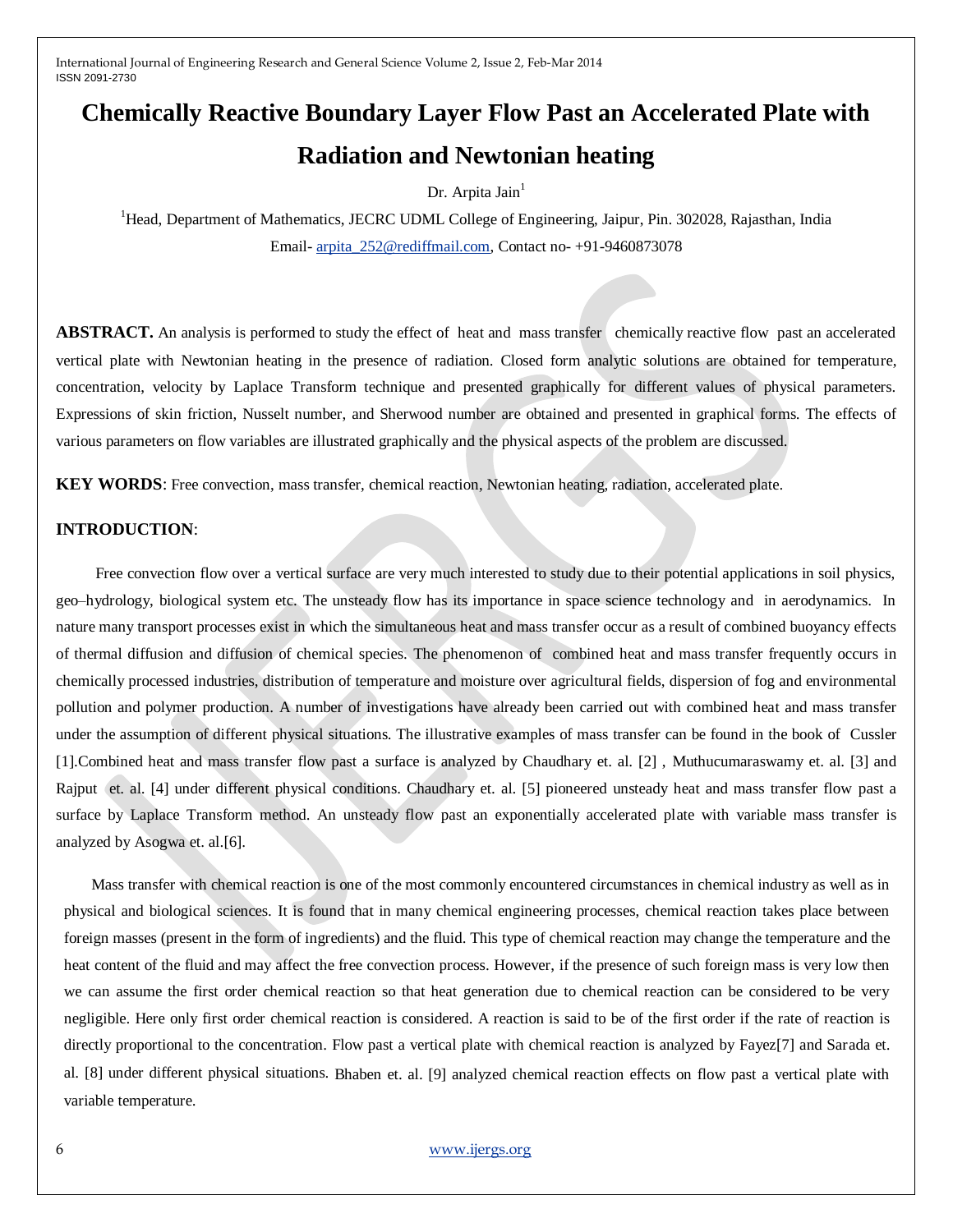Generally, the problems of free convection flows are usually modeled under the assumption of constant surface temperature, ramped wall temperature, or constant surface heat flux. However, in many practical situations where the heat transfer from the surface is taken to be proportional to the local surface temperature, the above assumptions fail to work. Such types of flows are termed as conjugate convective flows, and the proportionally condition of the heat transfer to the local surface temperature is termed as Newtonian heating. Recently, Newtonian heating conditions have been used by researchers in view of their practical applications in several engineering devices, for instance in a heat exchanger where the conduction in solid tube wall is greatly influenced by convection in the fluid flowing over it. Unsteady boundary layer flow past a vertical plate with Newtonian heating is elucidated by Chaudhary et.al.[10]. Chemical reaction and mass transfer effects on flow past a surface with Newtonian heating is analyzed by Rajesh [11]. Combined buoyancy effect on unsteady flow past an impulsively started plate with Newtonian heating is analyzed by Raju [12 ].

 In the above mentioned studies, the effects of radiation on flow has not been considered. The radiation effect on convective flow and heat transfer flow has become more important industrially. In the context of space technology and the process involving high temperatures the effects of radiation are of vital importance.Recent development in hypersonic flight, missile reentry, rocket combustion chambers, power plants for interplanetary flights have focused attention on therma l radiation and emphasize the need for improved understanding of radiation heat transfer in these processes. Natural convective flow past a plate in the presence of radiation is studied by Chaudhary et. al. [13]. Thermal radiation effect on an impulsively started vertical plate with mass transfer using finite difference scheme is elucidated by Prasad et.al. [14].Rajput et. al. [15] analyzed the radiation effect on an impulsively started infinite vertical plate with variable mass transfer by Laplace transform technique. Radiation and Newtonian heating effects on flow past an impulsively started vertical plate under different physical conditions are analyzed by Narahari et. al. [16] and Das et. al. [17]. Recently, Jain [18, 19] pioneered effects of radiation and chemical reaction on flow past a vertical surface using Laplace Transform technique. Very recently chemically reactive double diffusive convective flow is analyzed by Jain [20]

 The aim of the present work is to provide an exact solution for the problem of chemically reactive fluid flow over a moving vertical plate in presence of radiation with Newtonian heating. The solutions are obtained numerically for various parameters entering into the problem and discussed them from the physical point of view.

**MATHEMATICAL ANALYSIS:** Consider unsteady two-dimensional flow of an incompressible and electrically conducting viscous fluid along an infinite vertical plate. The x'-axis is taken on the infinite plate and parallel to the free stream velocity and y' axis normal to it. Initially, the plate and the fluid are at same temperature  $T_{\infty}$  with concentration level  $C_{\infty}$  at all points. At time t' > '0, It accelerates with a velocity  $U_R$  in its own plane. At the same time, the heat transfer from plate to the fluid is directly proportional to the local surface temperature  $\overline{T}$  and the plate concentration is raised linearly with respect to time. It is assumed that there exist a homogeneous chemical reaction of first order with constant rate  $K_l$  between the diffusing species and the fluid. Since the plate is infinite in extent therefore the flow variables are the functions of y' and t' only. The fluid is considered to be gray absorbingemitting radiation but non scattering medium . The radiative heat flux in the x'-direction is considered negligible in comparison that of y'-direction. Then neglecting viscous dissipation and assuming variation of density in the body force term (Boussinesq's approximation), the problem can be governed by the following set of equations: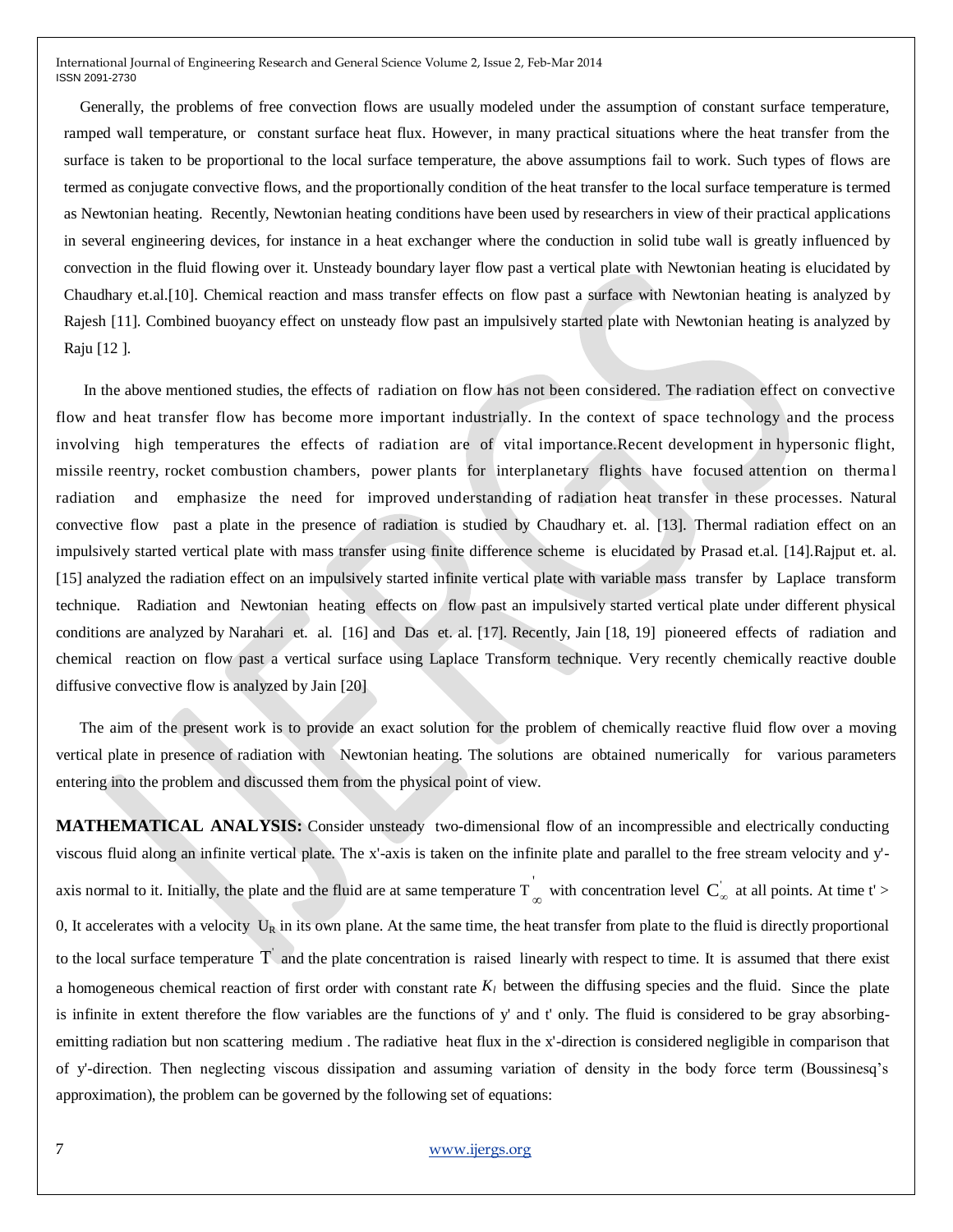$$
\frac{\partial T}{\partial t} = \frac{\kappa}{\rho C_p} \frac{\partial^2 T}{\partial y^2} - \frac{1}{\rho C_p} \frac{\partial q_r}{\partial y}
$$
...(1)

$$
\frac{\partial C^{'}}{\partial t} = D \frac{\partial^2 C^{'}}{\partial y^2} - k_1 C^{'}
$$
...(2)

$$
\frac{\partial u'}{\partial t'} = v \frac{\partial^2 u'}{\partial y'^2} + g \beta (T' - T'_{\infty}) + g \beta_c (C' - C'_{\infty})
$$

with following initial and boundary conditions

$$
u' = 0, T' = T_{\infty}, C' = C_{\infty}^{'} \text{ for all } y', t' \le 0
$$
\n...(4)\n
$$
u' = U_R, \frac{\partial T}{\partial t} = -h_s T, C' = C_{\infty}^{'} + (C_{w}^{'} - C_{\infty}^{'} ) \frac{u_R^2 t}{u'} \qquad \text{at } y' = 0, t' > 0
$$

…(3)

$$
u' \rightarrow 0, T' \rightarrow T_{\infty}, C' \rightarrow C_{\infty}
$$
 as  $y' \rightarrow \infty, t' > 0$ 

The radiation heat flux term, by using the Rosseland's approximation is given by

$$
q_r = -\frac{4\sigma^2}{3\kappa^*} \frac{\partial T^4}{\partial y^4} \qquad \qquad \dots (5)
$$

where  $U_R$  is reference velocity, g is gravitational acceleration,  $C_p$  is specific heat at constant pressure, D is mass diffusivity,  $\beta$  is thermal expansion coefficient,  $\beta_c$  is concentration expansion coefficient,  $\rho$  is density,  $\kappa$  is thermal conductivity of fluid,  $\kappa^*$  is mean absorption coefficient, v is kinematic viscosity and,  $q_r$  is radiative heat flux,  $\sigma$  is Stefan-Boltzmann Constant.

We assume that the temperature differences within the flow are such that  $T'^4$  may be expressed as a linear function of the temperature T'. This is accomplished by expanding T'<sup>4</sup> in a Taylor series about T<sub> $_{\infty}$ </sub> and neglecting higher-order terms

$$
T^4 \simeq 4 T^3 \circ T' - 3T^4 \circ \dots \tag{6}
$$

By using equations  $(5)$  and  $(6)$ , equation  $(1)$  gives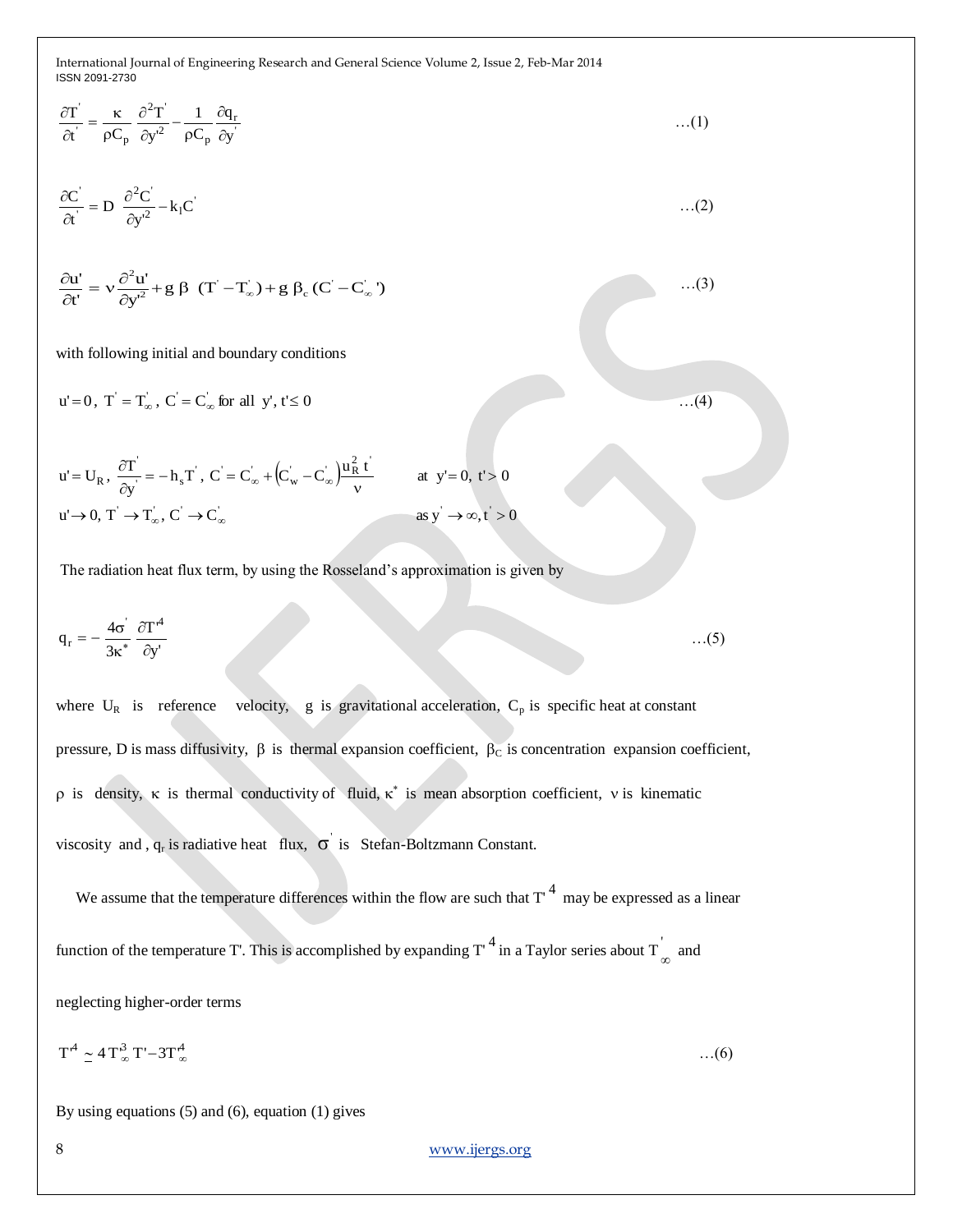$$
\rho C_p \frac{\partial T'}{\partial t'} = \kappa \frac{\partial^2 T'}{\partial y'^2} + \frac{16\sigma' T_{\infty}^3}{3\kappa^*} \frac{\partial^2 T'}{\partial y'^2} \qquad \qquad \dots (7)
$$

Introducing the following dimensionless quantities

Inroducing the following dimensions equations  
\n
$$
t = \frac{t}{t_R}, y = \frac{y}{L_R}, u = \frac{u}{U_R}, k = \frac{U_R^2 k_I}{v^2},
$$
\n
$$
Pr = \frac{\mu C_p}{\kappa}, Sc = \frac{v}{D}, \theta = \frac{T' - T'_\infty}{T'_\infty}, G = \frac{g\beta_T T'_\infty v}{U_R^3}
$$
\n
$$
C = \frac{C' - C'_\infty}{C'_w - C'_\infty}, Gm = \frac{v g \beta_C (C'_w - C'_\infty)}{U_R^3}, k = \frac{vk_I}{U_R^2}, R = \frac{\kappa^* \kappa}{4\sigma^2 T_\infty^3}
$$
\n
$$
\Delta T = T'_w - T'_\infty, U_R = (v g \beta \Delta t)^{1/3},
$$
\n
$$
L_R = \left(\frac{g\beta\Delta T}{v^2}\right)^{-1/3}, t_R = (g \beta\Delta T)^{-2/3} v^{1/3}
$$

where  $L_R$  is reference length,  $t_R$  is reference time, Gm is modified Grashof number, Pr is Prandtl number, Sc is Schmidt number and u is dimensionless velocity component,  $\theta$  is dimensionless temperature,  $C$  is dimensionless concentration,  $\mu$  is viscosity of fluid, t is time in dimensionless coordinate, R is radiation parameter and k is chemical reaction parameter.

.  $\ldots$  (8)

The governing equations (1) to (3) reduce to the following non-dimensional form

$$
\Pr \frac{\partial \theta}{\partial t} = (1 + \frac{4}{3R}) \frac{\partial^2 \theta}{\partial y^2}
$$
...(9)

$$
\frac{\partial C}{\partial t} = \frac{1}{Sc} \frac{\partial^2 C}{\partial y^2} - kC \tag{10}
$$

$$
\frac{\partial u}{\partial t} = \frac{\partial^2 u}{\partial y^2} + G\theta + Gm C
$$
...(11)

with the following initial and boundary conditions<br>  $u = 0, \theta = 0, C = 0$  for all y,  $t \le 0$ …(12)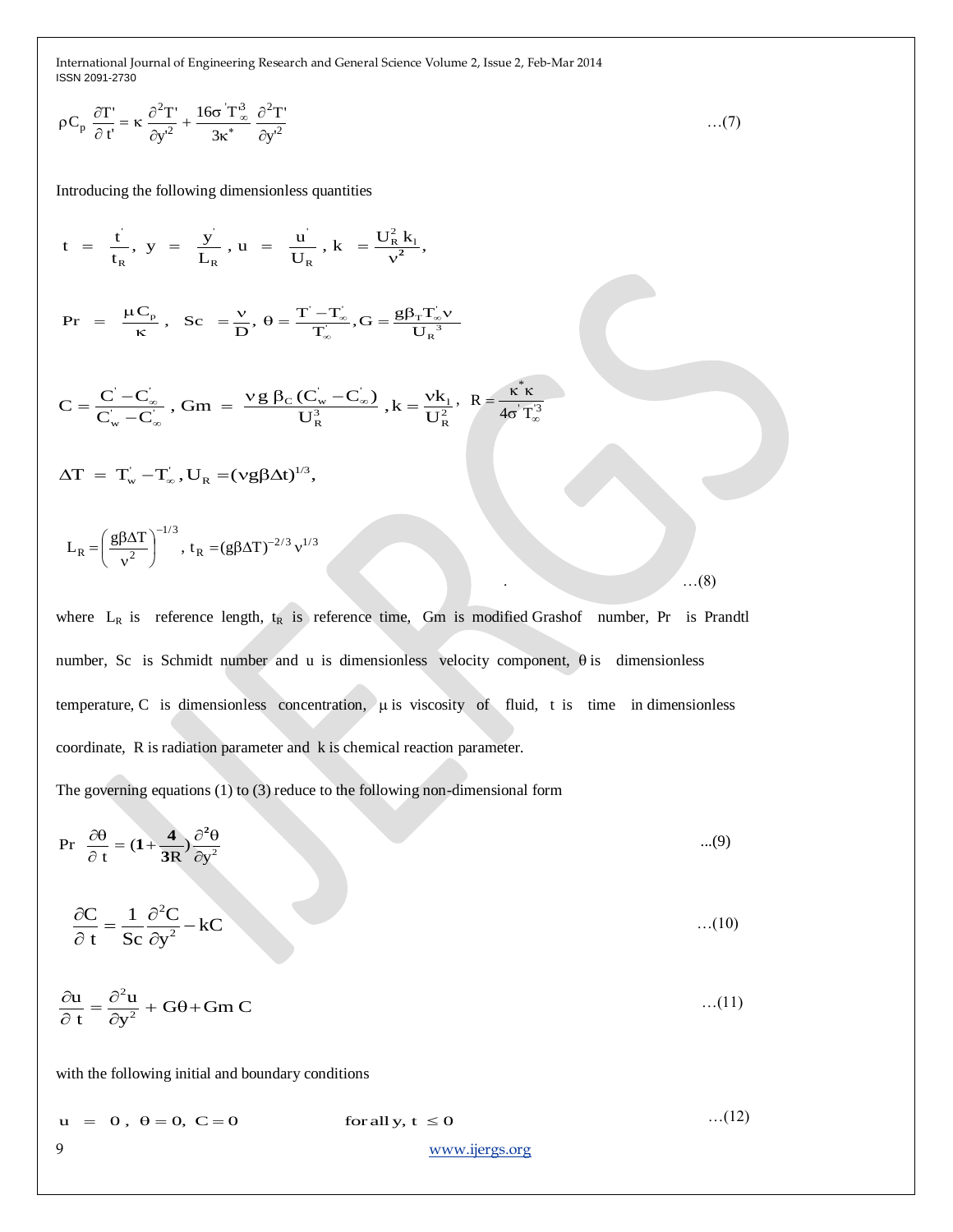$$
u = 1, \frac{\partial \theta}{\partial y} = -\gamma (1 + \theta), C = t \qquad \text{at } y = 0, t > 0 \tag{13}
$$
  

$$
u \to 0, \theta \to 0, C \to 0 \qquad \text{as } y \to \infty, t > 0
$$

On taking Laplace-transform of equations (9) to (11) and boundary conditions

(12, 13), we get

u = 1, 
$$
\frac{3x}{dy} = -\gamma(1+0)
$$
, C = t  
\nu $\rightarrow 0, \theta \rightarrow 0, C \rightarrow 0$  as y  $\rightarrow \infty, t > 0$  ...(13)  
\nu $\rightarrow 0, \theta \rightarrow 0, C \rightarrow 0$  as y  $\rightarrow \infty, t > 0$  ...(14)  
\nOn taking Laplace-transform of equations (9) to (11) and boundary conditions  
\n(12, 13), we get  
\n
$$
(1 + \frac{4}{3R}) \frac{d^2\bar{\theta}}{dy^2} - p \overline{Y}r \overline{0} = 0
$$
\n...(14)  
\n
$$
\frac{d^2\bar{C}}{dy^2} - (k + pSc)\bar{C} = 0
$$
\n...(15)  
\n
$$
\frac{d^2\bar{u}}{dy^2} - p \overline{u} = -G\overline{\theta} (y, p) - Gm\overline{C}
$$
\n
$$
\overline{u} = \frac{1}{p}, \frac{d\bar{v}}{dy} = -\gamma(\frac{1}{p} + \theta), \overline{C} = \frac{1}{p^2}
$$
 at y = 0, t > 0 ...(17)  
\n
$$
\overline{u} \rightarrow 0, \overline{\theta} \rightarrow 0, C \overline{\rightarrow} 0
$$
\nWhere p is the Laplace transform parameter and  $\gamma = \frac{h, v}{U_R}$  is Newtonian heating Parameter. Equation (13) g  
\nwhich physically means that no heating from the plate exists.  
\nSolving equations (14) to (16) with the help of boundary condition (17), we get  
\n
$$
\overline{\theta} (y, p) = \frac{b \exp(-y \sqrt{p\omega})}{p(\sqrt{p} - b)}
$$
\n...(18)  
\n
$$
\overline{C}(y, p) = \frac{\exp(-y \sqrt{(kSc+p Sc)})}{p^2}
$$
\n...(19)  
\n
$$
\overline{u} (y, p) = \frac{\exp(-y \sqrt{2kSc+p Sc})}{p^2}
$$
\n
$$
+ \frac{Gb \exp(-y\sqrt{p})}{p^2(a - 1)(\sqrt{p} - b)} - \frac{Gm \exp(-y\sqrt{p})}{p^2(1 - Sq) p - d)}
$$
\nxvwwijergs.org

Where p is the Laplace -transform parameter and  $\sqrt{a} = \frac{h}{s}$ R h  $\overline{\mathbf{U}}$  $\gamma = \frac{\mathbf{h}_s \mathbf{v}}{g}$  is Newtonian heating Parameter. Equation (13) gives  $\theta = 0$  when  $\gamma = 0$ which physically means that no heating from the plate exists.

Solving equations (14) to (16) with the help of boundary condition (17), we get

$$
\overline{\theta}(y,p) = \frac{b \exp(-y \sqrt{pa})}{p(\sqrt{p} - b)}
$$
...(18)  

$$
\overline{C}(y,p) = \frac{\exp(-y \sqrt{(kSc+p Sc)})}{p^2}
$$
...(19)  

$$
\overline{u}(y,p) = \frac{\exp(-y\sqrt{p})}{p}
$$
  
+ 
$$
\frac{Gb \exp(-y\sqrt{p})}{p^2(a-1)\sqrt{p} - b)} - \frac{Gm \exp(-y\sqrt{p})}{p^2(1-Sd)p - d}
$$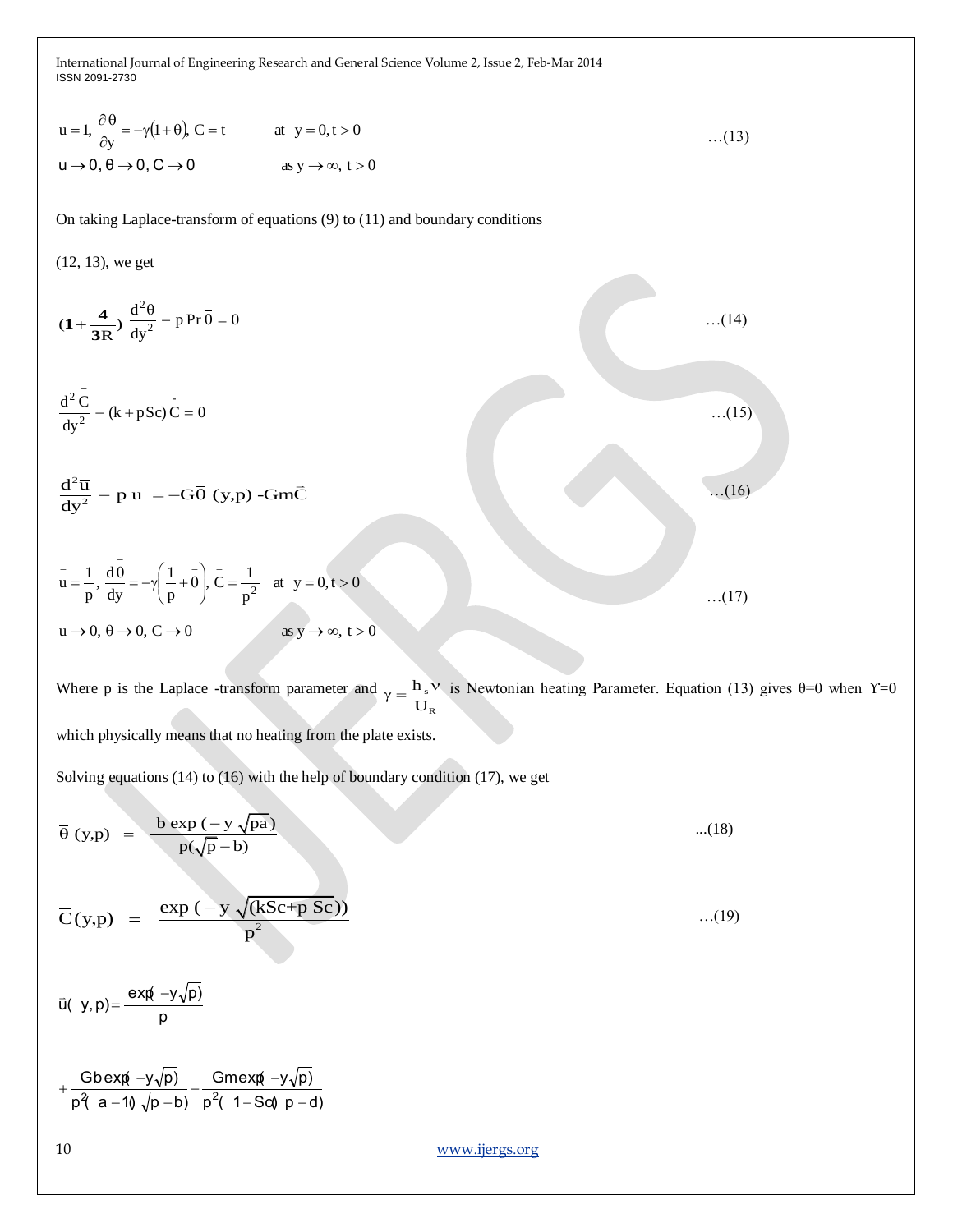$$
-\frac{G b}{p^{2} (a-1)(\sqrt{p}-b)} \{ \exp(-y \sqrt{pa}) \}
$$
  
+ 
$$
\frac{G m \exp(-y \sqrt{p+k})}{p^{2}(p-d)(1-Sc)} \qquad ...(20)
$$

On taking inverse Laplace-transform of equations (18) to (20), we get  
\n
$$
\theta = \exp(-2\gamma \eta \sqrt{t} + b^2 t) \operatorname{erfc}(\eta \sqrt{a} - b \sqrt{t}) - \operatorname{erfc}(\eta \sqrt{a}) \qquad ...(21)
$$

$$
\theta = \exp(-2\gamma \eta \sqrt{t} + b^2 t) \text{erfc}(\eta \sqrt{a} - b\sqrt{t}) - \text{erfc}(\eta \sqrt{a}) \qquad ...(21)
$$
  

$$
C = \frac{t}{2} \{ \exp(2\eta \sqrt{k} Sct) \text{erfc}(\eta \sqrt{Sc} + \sqrt{kt}) + \exp(-2\eta \sqrt{k} Sct) \text{erfc}(\eta \sqrt{Sc} - \sqrt{kt}) \} + \frac{\eta \sqrt{Sct}}{2\sqrt{k}} \{ \exp(2\eta \sqrt{k} Sct) \text{erfc}(\eta \sqrt{Sc} + \sqrt{kt}) - \exp(-2\eta \sqrt{k} Sct) \text{erfc}(\eta \sqrt{Sc} - \sqrt{kt}) \}
$$

$$
\dots (22)
$$

For  $Sc \neq 1$ 

 $u = \text{erfc}(\eta)$ 

$$
u = \text{erfc}(\eta)
$$
  
+  $\frac{Gb}{a-1} \left\{ \frac{1}{4\sqrt{\pi t}} \exp(-\eta^2) + b \exp(b^2 t - 2b\eta\sqrt{t}) \text{erfc}(\eta - b\sqrt{t}) \right\}$ 

$$
a-1\left\{4\sqrt{\pi t} \exp(-t^2)\right\} + 2\exp(-t^2)\exp(-t^2)\exp(-t^2)\exp(-t^2)\exp(-t^2)\exp(-t^2)\exp(-t^2)\exp(-t^2)\exp(-t^2)\exp(-t^2)\exp(-t^2)\exp(-t^2)\exp(-t^2)\exp(-t^2)\exp(-t^2)\exp(-t^2)\exp(-t^2)\exp(-t^2)\exp(-t^2)\exp(-t^2)\exp(-t^2)\exp(-t^2)\exp(-t^2)\exp(-t^2)\exp(-t^2)\exp(-t^2)\exp(-t^2)\exp(-t^2)\exp(-t^2)\exp(-t^2)\exp(-t^2)\exp(-t^2)\exp(-t^2)\exp(-t^2)\exp(-t^2)\exp(-t^2)\exp(-t^2)\exp(-t^2)\exp(-t^2)\exp(-t^2)\exp(-t^2)\exp(-t^2)\exp(-t^2)\exp(-t^2)\exp(-t^2)\exp(-t^2)\exp(-t^2)\exp(-t^2)\exp(-t^2)\exp(-t^2)\exp(-t^2)\exp(-t^2)\exp(-t^2)\exp(-t^2)\exp(-t^2)\exp(-t^2)\exp(-t^2)\exp(-t^2)\exp(-t^2)\exp(-t^2)\exp(-t^2)\exp(-t^2)\exp(-t^2)\exp(-t^2)\exp(-t^2)\exp(-t^2)\exp(-t^2)\exp(-t^2)\exp(-t^2)\exp(-t^2)\exp(-t^2)\exp(-t^2)\exp(-t^2)\exp(-t^2)\exp(-t^2)\exp(-t^2)\exp(-t^2)\exp(-t^2)\exp(-t^2)\exp(-t^2)\exp(-t^2)\exp(-t^2)\exp(-t^2)\exp(-t^2)\exp(-t^2)\exp(-t^2)\exp(-t^2)\exp(-t^2)\exp(-t^2)\exp(-t^2)\exp(-t^2)\exp(-t^2)\exp(-t^2)\exp(-t^2)\exp(-t^2)\exp(-t^2)\exp(-t^2)\exp(-t^2)\exp(-t^2)\exp(-t^2)\exp(-t^2)\exp(-t^2)\exp(-t^2)\exp(-t^2)\exp(-t^2)\exp(-t^2)\exp(-t^2)\exp(-t^2)\exp(-t^2)\exp(-t^2)\exp(-t^2)\exp(-t^2)\exp(-t^2)\exp(-t^2)\exp(-t^2)\exp(-t^2)\exp(-t^2)\exp(-t^2)\exp(-t^2)\exp(-t^2)\exp(-t^2)\exp(-t^2
$$

$$
a = 1 \left( 4\sqrt{\pi t} \right)
$$
  
+ 
$$
\frac{Gm}{kSc} \left\{ t \left( 1 + 2\eta^2 \right) \text{erfc}(\eta) - \frac{2\eta e^{-\eta^2}}{\sqrt{\pi}} \right\} + \frac{Gm(1 - Sc)}{k^2Sc^2} \text{erfc}(\eta)
$$

$$
+\frac{Gm}{kSc} \left\{ t \left( 1+2\eta^2 \right) \text{erfc} \left( \eta \right) - \frac{2\eta e^{-\eta^2}}{\sqrt{\pi}} \right\} + \frac{Gm(1-Sc)}{k^2Sc^2} \text{erfc} \left( \eta \right) \newline -\frac{Gm(1-Sc)}{2k^2Sc^2} \left\{ \text{exp}(\frac{kSct}{1-Sc}) \left( (\text{exp}(2\eta \sqrt{\frac{kSct}{1-Sc}}) \text{erfc} \left( \eta + \sqrt{\frac{kSct}{1-Sc}} \right) + \text{exp}(-2\eta \sqrt{\frac{kSct}{1-Sc}} \text{erfc} \left( \eta - \sqrt{\frac{kSct}{1-Sc}} \right) \right) \right\} \newline +\frac{Gm(1-Sc)}{2k^2Sc^2} \text{exp}(\frac{kSct}{1-Sc}) \left( \text{exp}(2\eta \sqrt{\frac{kSct}{1-Sc}}) \text{erfc} \left( \eta \sqrt{Sc} + \sqrt{\frac{kt}{1-Sc}} \right) + \text{exp}(-2\eta \sqrt{\frac{kSct}{1-Sc}}) \text{erfc} \left( \eta \sqrt{Sc} - \sqrt{\frac{kt}{1-Sc}} \right) \right) \newline -\frac{Gm t}{2kSc} \left( \text{exp}(2\eta \sqrt{k}Ct) \text{erfc} \left( \eta \sqrt{Sc} + \sqrt{k}t \right) + \left( \text{exp}(-2\eta \sqrt{k}Ct) \text{erfc} \left( \eta \sqrt{Sc} - \sqrt{k}t \right) \right) \newline
$$

$$
-\frac{Gmt}{2kSc} \left(\exp(2\eta \sqrt{kSct})\right) \text{erfc}(\eta \sqrt{Sc} + \sqrt{kt}) + \left(\exp(-2\eta \sqrt{kSct})\right) \text{erfc}(\eta \sqrt{Sc} - \sqrt{kt})
$$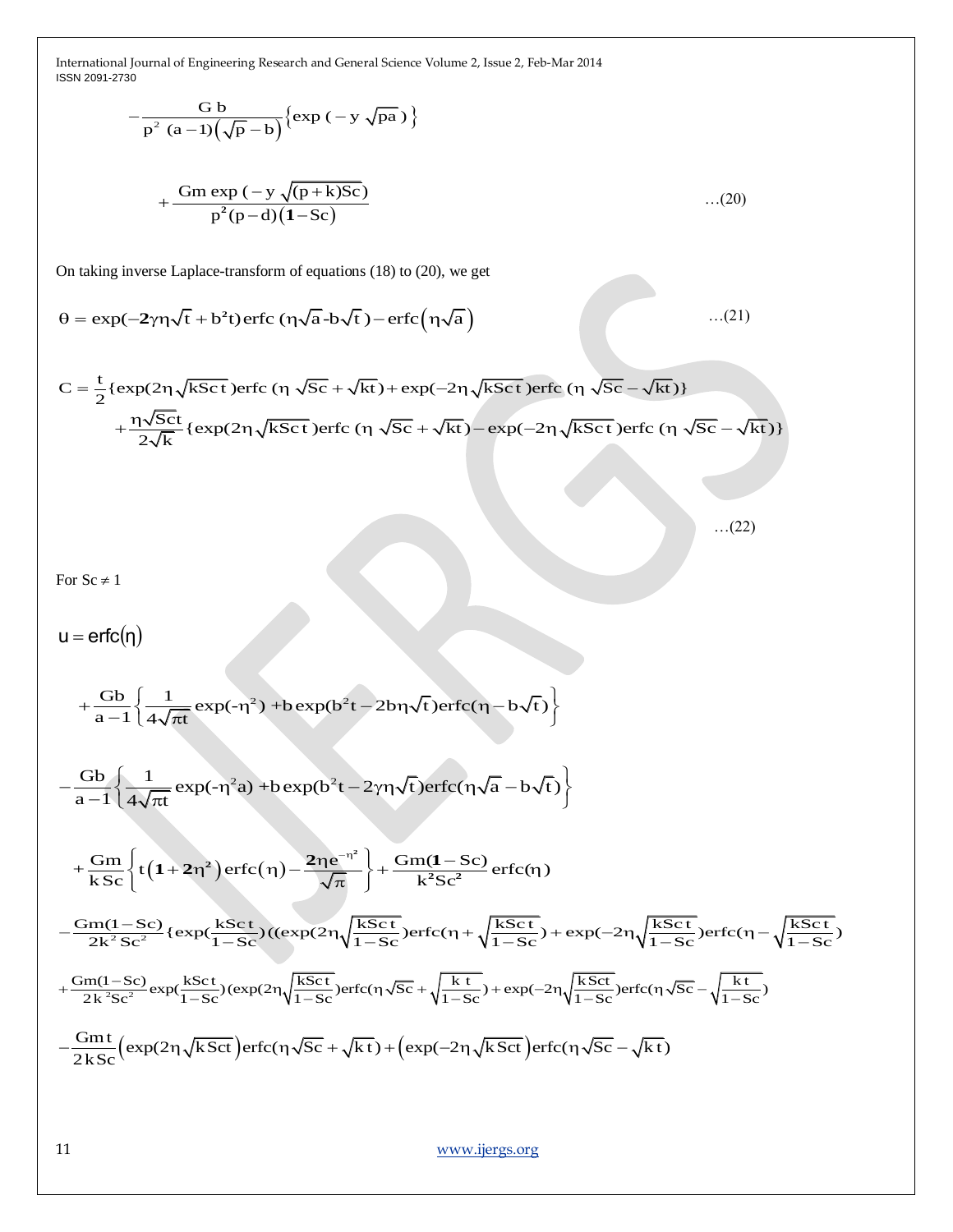\nInternational Journal of Engineering Research and General Science Volume 2, Issue 2, Feb-Mar 2014\n
$$
-\frac{Gm\eta}{2kSc}\sqrt{\frac{tSc}{k}}\left(\exp(2\eta\sqrt{kSct})\text{erfc}(\eta\sqrt{Sc}+\sqrt{kt})+\left(\exp(-2\eta\sqrt{kSct})\text{erfc}(\eta\sqrt{Sc}-\sqrt{kt}\right)\right)
$$
\n
$$
-\frac{Gm(1-Sc)}{2k^{2}Sc^{2}}\left(\exp(2\eta\sqrt{kSct})\text{erfc}(\eta\sqrt{Sc}+\sqrt{kt})+\left(\exp(-2\eta\sqrt{kSct})\text{erfc}(\eta\sqrt{Sc}-\sqrt{kt}\right)\right)
$$
\n...(23)\n

Where 
$$
b = \frac{\gamma}{\sqrt{a}}
$$
,  $a = \frac{Pr}{1+R}$ ,  $\eta = \frac{y}{2\sqrt{t}}$   $d = \frac{kSc}{1-Sc}$ 

In expressions, erfc( $x_1 + i y_1$ ) is complementary error function of complex argument which can be calculated in terms of tabulated functions in Abramowitz et al. [21]. The tables given in Abramowitz et al. [21] do not give erfc  $(x_1 + i y_1)$  directly but an auxiliary function  $W_1(x_1 + iy_1)$  which is defined as

erfc 
$$
(x_1 + iy_1) = W_1(-y_1 + i x_1) \exp \{-(x_1 + iy_1)^2\}
$$

Some properties of  $W_1$  ( $x_1 + iy_1$ ) are

$$
W_1(-x_1 + iy_1) = W_2(x_1 + iy_1)
$$

$$
W_1(x_1 - iy_1) = 2 \exp \{-(x_1 - iy_1)^2\} - W_2(x_1 + iy_1)
$$

where  $W_2(x_1 + iy_1)$  is complex conjugate of  $W_1(x_1 + iy_1)$ .

#### **SKIN-FRICTION:**

From velocity field , skin-friction at the plate in non dimensional form is expressed as:

$$
\tau=-\!\!\left(\frac{\partial u}{\partial y}\right)_{y=0}
$$

J  $\left\{ \right.$  $\mathbf{I}$  $\overline{\mathfrak{l}}$ ₹  $+\frac{2Gm}{kSc}\sqrt{\frac{t}{\pi}}+\frac{Gb}{a-1}\left\{\frac{b}{\sqrt{\pi t}}+b^2 \exp(b^2 t) \text{erfc}\left(-\right)\right\}$  $\pi$  $=$   $\frac{1}{\sqrt{2}} + \frac{2 \text{G}}{1} \left( \frac{1}{2} + \frac{\text{G}}{1} \right) \left( \frac{b}{\sqrt{2}} + b^2 \exp(b^2 t) \right)$ erfc  $\left( -b\sqrt{t} \right)$ For  $Sc \neq 1$ t b  $a - 1$ t Gb kSc 2Gm t

$$
= \frac{1}{\sqrt{\pi t}} + \frac{2Gm}{kSc} \sqrt{\frac{t}{\pi}} + \frac{Gb}{a-1} \left\{ \frac{b}{\sqrt{\pi t}} + b^2 \exp(b^2 t) \text{erfc}(-b\sqrt{t}) \right\}
$$

$$
+ \frac{Gm(1 - Sc)}{k^2Sc^2} \left( \exp(\frac{kSct}{1 - Sc}) \right) \sqrt{\frac{kSc}{1 - Sc}} \left\{ \text{erfc}(\sqrt{\frac{kSct}{1 - Sc}}) + \text{erfc}(\sqrt{\frac{kt}{1 - Sc}}) \right\}
$$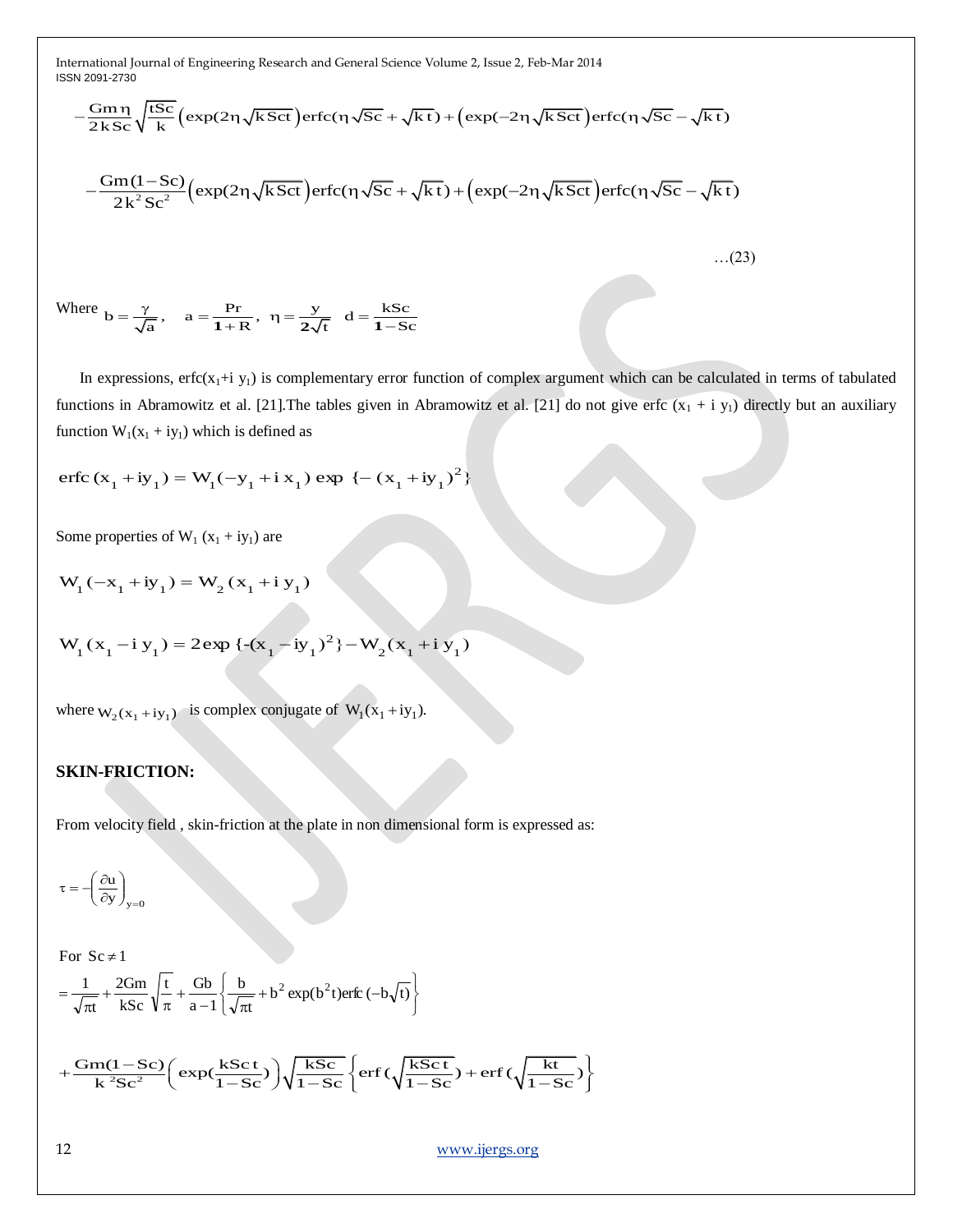ISSN 2091-2730

International Journal of Engineering Research and General Science Volume 2, Issue 2, Feb-Mar 2014

\nISSN 2091-2730

\n
$$
+\frac{2\text{Gm}(1-\text{Sc})}{k^{2}\text{Sc}^{2}\sqrt{\pi t}} - \frac{\text{Gb}^{3}\sqrt{a}}{(a-1)}e^{b^{2}t}\text{erfc}(-b\sqrt{t}) - \frac{\text{Gb}^{2}}{(a-1)}e^{b^{2}t}\sqrt{\frac{a}{\pi t}}
$$
\n
$$
-\frac{\text{Gm}t}{k\text{Sc}}\left\{\sqrt{k\text{Sc}}\text{erf}\left(\sqrt{k t}\right) + \sqrt{\frac{\text{Sc}}{\pi t}}e^{-kt}\right\}
$$
\n
$$
-\frac{\text{Gm}(1-\text{Sc})}{k^{2}\text{Sc}^{2}}\left\{\sqrt{k\text{Sc}}\text{erf}\left(\sqrt{k t}\right)\right\} + \frac{\text{Gm}}{2k^{3/2}\sqrt{\text{Sc}}}\qquad\qquad(24)
$$

#### **NUSSELT NUMBER**

From temperature field, the rate of heat transfer in non-dimensional form is expressed as

$$
Nu = -\frac{v}{U_R(T'-T_{\infty})}\frac{\partial T}{\partial y}\Big|_{y'=0}
$$

$$
=\frac{1}{\theta(0,t)}+1
$$

$$
b\sqrt{a}\left\{1+\frac{1}{e^{b^2t}(1+erf(b\sqrt{t})-1)}\right\}
$$

#### **SHERWOOD NUMBER**

From the concentration field, the rate of concentration transfer, which when expressed in non-dimensional form, is given by

 $\dots(25)$ 

$$
Sh = - \left. \frac{\partial \varphi}{\partial y} \right|_{y=0}
$$

$$
= t \left\{ \sqrt{\frac{kSc}{2}} \left( 2 + \sqrt{\frac{Sc}{\pi t}} \exp(-kt) \right) \right\} + \frac{1}{2} \sqrt{\frac{Sc}{k}} \, erf \sqrt{(kt)} \qquad \qquad \dots (26)
$$

**DISCUSSION:** In order to determine the effects of various parameters such as R, K, Sc on flow characteristics the numerical values of temperature field, velocity field, skin-friction, Nusselt number are computed and shown in the figures. Further,

In order to get physical insight into the problem, the values of Schmidt number are chosen to represent the presence of species by hydrogen (0.22) and water vapor (0.60) at  $25^{\circ}$ C temperature and 1 atmospheric pressure, the values of Pr are chosen 0.71 and 7 which represent air and water respectively at  $20^{\circ}$ C temperature and 1 atmospheric pressure. The values of other parameters are chosen arbitrary.

The effect of radiation parameter R on temperature profile against y (distance from the plate) is revealed in Figure 1. It is evident from the figure that the magnitude of temperature is maximum at the plate and then decays to zero away from the plate. The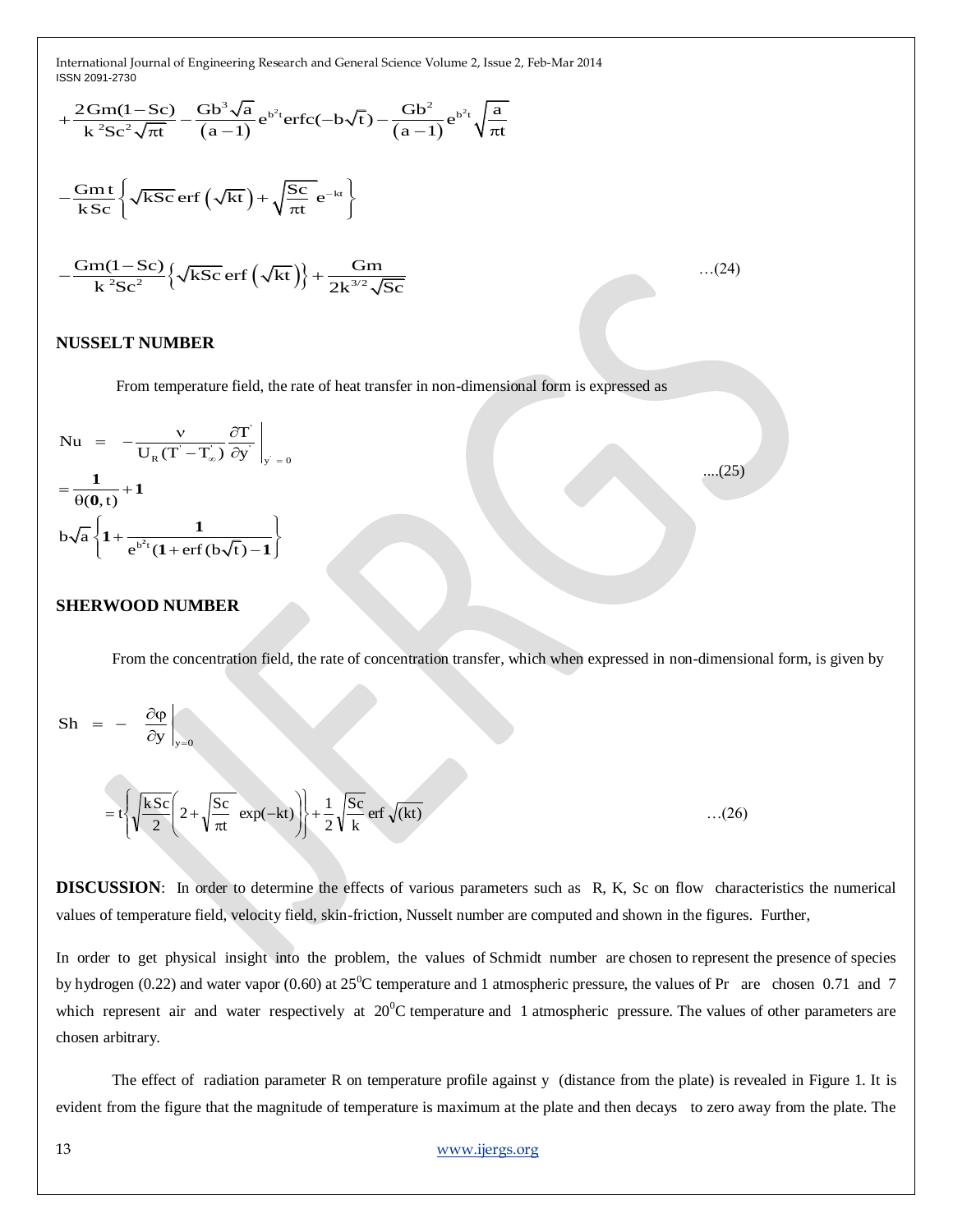increase in temperature is very less far away from the plate in comparison to near the plate. Moreover, it is noticed that an increase in radiation parameter increases the temperature due to increase in thermal boundary layer thickness of fluid. Figure 2 elucidates the effect of time on temperature and it is found that it increases with an increase in time in the whole flow field. The magnitude of temperature is maximum at the plate and then decays to zero asymptotically. Figure shows that fall in the temperature is more near the plate than away from the plate and this fall in temperature is more for higher values of time. The effects of Pr and ϒ on temperature profile is elucidated in Figure 3  $\&$  4 respectively. It is observed that temperature is maximum at the plate then tends to zero asymptotically. Moreover, thickness of thermal boundary layer decreases as Pr increases. The reason is that the thermal conductivity of fluid decreases with increasing Pr, resulting a decrease in thermal boundary layer thickness. It is obvious from figure that it decreases sharply for  $Pr = 7$  than that of  $Pr = 0.71$ . On the other hand, the thermal boundary layer thickness increases with an increase in Newtonian heating parameter  $\Upsilon$  as a result the surface temperature of the plate increases.

Figure 5 exhibits the species concentration profiles verses  $\eta$ . It is clear from figure that the concentration at the plate is equal to time then increases to maximum value after that tends to zero as  $\eta \to \infty$ . Moreover, an increase in the value of Sc leads to a decrease in concentration boundary layer thickness in the whole field. It is due to the fact that since increase of Sc means decrease of molecular diffusivity which results in decrease of concentration boundary layer. Hence, the concentration of species is higher for small values of Sc. It is also observed that concentration increases with an increase in time whereas it falls with an increase in chemical reaction parameter k. It is noteworthy that since increase in k gives rise to increase in Sc so the same effect is observed as that in the case of increase of Sc.

Figure 6 illustrates the influences of Sc, t on the velocity against η for Pr=0.71 and 7. It is noticed that at the plate, fluid velocity is equal to one then it increases and attains maximum velocity in the vicinity of the plate $(\eta < 1)$  after that it decreases and vanishes far away from the plate for Pr=0.71 whereas for Pr=7 same phenomenon is observed in opposite direction. Further, magnitude of velocity for Pr=0.71 is higher than that of Pr=7. Physically, it is possible because fluids with high Prandtl number have high viscosity and hence move slowly. In addition, magnitude of velocity decreases with an increase in time at each point in the flow field for both Pr=7 and Pr=0.71 when hydrogen gas is present in the flow. The change in velocity is more near the plate than away from the plate due to increase in parameters Sc, t. On the other hand the magnitude of velocity decreases with an increase in Sc for water. It is justified since increase in the value of Sc increases the viscosity of fluid which reduces the velocity of fluid whereas velocity increases with an increase in the value of Sc for Pr=0.71.

Figure 7 indicates the effects of G, Gm on velocity profile for Pr=7 and 0.71. It is noticed that the magnitude of velocity increases with η then attains its maximum value then decreases far away from the plate for Pr=0.71 and for Pr=7 same shape of velocity profile is observed in reverse direction. For Pr=7 boundary layer separation occurs for all values of parameters. Moreover with an increase in Gm the magnitude of velocity decreases for air whereas increases for water. Moreover with an increase in value of G the magnitude of velocity increases for air but decreases for water.

The effects of k,  $\Upsilon$  on velocity profile for Pr=7 and Pr=0.71 is indicated in Figure 8. It is clear from figure that the magnitude of velocity is equal to one at the plate then increases to maximum value after that it decreases to zero value for  $Pr=0.71$  but for  $Pr=7$  the same shape of profile is found in reverse direction. On the other hand it is observed that fluid velocity increases with an increase in the value of chemical reaction parameter k for air but it decreases with an increase in value of k for water. It is due to the fact that increase in chemical reaction parameter k gives rise to an increase in viscosity of fluid which means velocity boundary layer thickness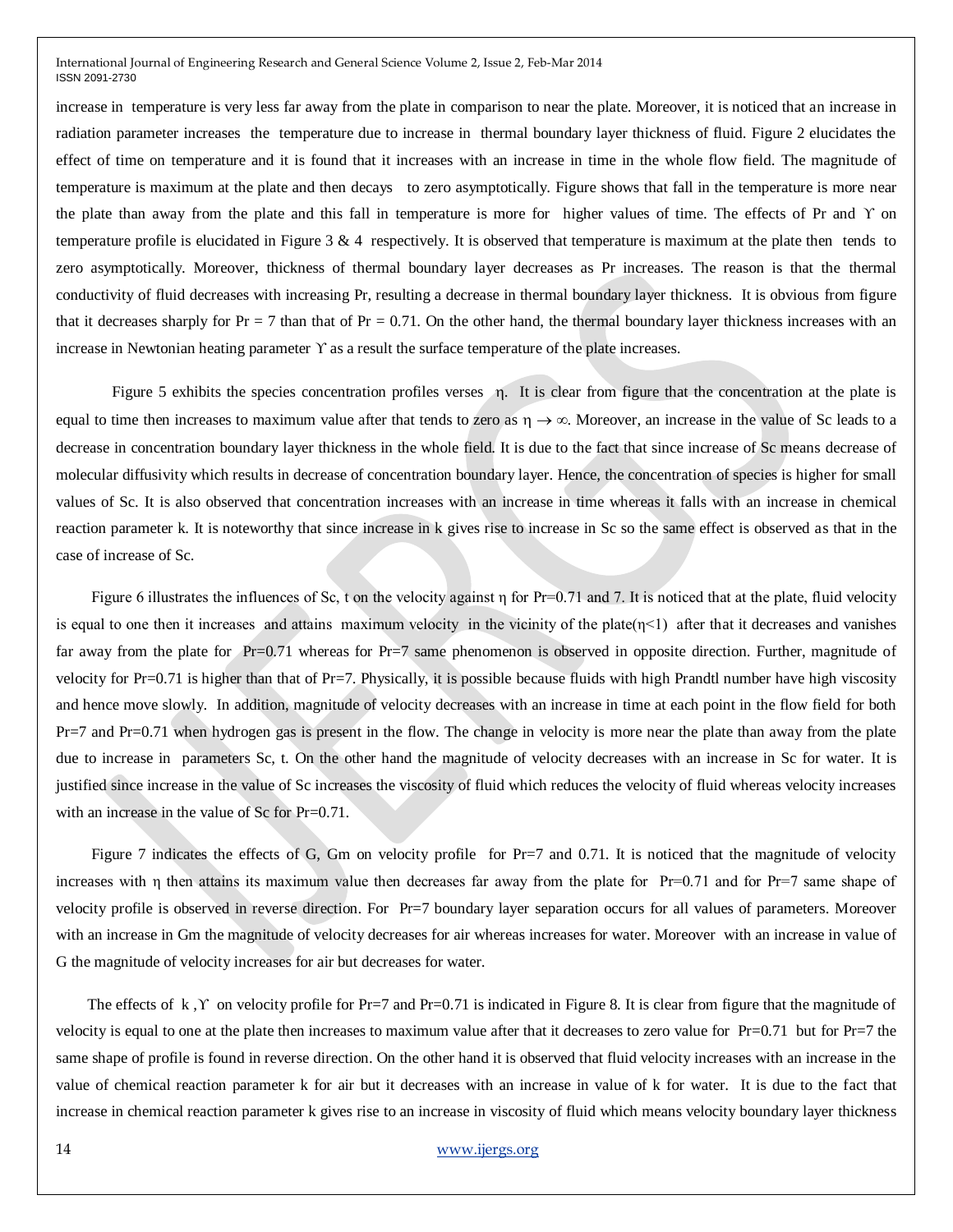decreases. It is also concluded from figure that fluid velocity increases with an increase in value of ϒ for Pr=0.71 whereas for water the magnitude of velocity decreases with an increase in value of Newtonian heating parameter. The change in thickness of velocity profile due to variation in the values of  $\Upsilon$  and k is more near the plate than away from the plate.

 Figure 9 depicts the skin- friction against time t for different parameters. It is clear from figure that for smaller values of t the maximum value of skin friction occurs and then it decreases rapidly with an increase in t (t  $\leq 0.5$ ) and after this value of t the value of skin friction falls slowly. The magnitude of skin friction decreases sharply with an increase in t for higher values of Gm and k. Moreover, the Figure depicts that the value of skin-friction increases with an increase of Gm. It is observed from figure that magnitude of skin friction is lower for hydrogen gas  $(Sc=0.22)$  in comparison to water vapor  $(Sc=0.60)$ . Physically, it is correct since an increase in Sc serves to increase momentum boundary layer thickness. Moreover, magnitude of skin friction increases with an increase in the value of chemical reaction parameter k.

Figure 10 exhibits the Nusselt number against time. It is observed that Nusselt number decreases as time passes and it decreases sharply for  $t \leq 0.4$ . It is also concluded from the figure that there is a decrease in it with an increase in the value of radiation parameter R and Newtonian heating parameter ϒ. Further, the value of Nusselt number increases with an increase in Pr. It is consistent with the fact that smaller values of Pr are equivalent to increasing thermal conductivities and therefore heat is able to diffuse away from the plate more rapidly than higher values of Pr, hence the rate of heat transfer is reduced.

 Figure 11 depicts the effect of chemical reaction parameter k and Schmidt number Sc on Sherwood number. It is found that Sherwood number increases with an increase in k and Sc. Since increase in Sc means decrease in molecular diffusivity which in turn gives rise to increase in Sherwood number as Sherwood number is the ratio of convective and diffusive mass transfer coefficient. Chemical reaction parameter increases the interfacial mass transfer so Sherwood number increases with an increase in k.

**CONCLUSION:** This paper presents an exact solutions of natural convection flow of chemically reactive incompressible fluid past a vertical plate with Newtonian heating and variable mass diffusion in the presence of radiation. The Laplace transform technique is used for solving the problem. Numerical evaluations of closed form solutions were performed and some graphical results were obtained to illustrate the details of flow, heat and mass transfer characteristics and their dependence on some physical parameters. From the present study we can make the following conclusions:

1. Increasing radiation parameter and Prandtl number the temperature decreases whereas it increases with increasing time.

2. Concentration profile decreases with an increase in Sc and k whereas it increases with an increase in time.

3. Fluid velocity decreases with an increase in Sc, k, G and ϒ for water whereas velocity increases with an increase in the value of Sc, G, k, ϒ for air. On the other hand it is observed that fluid velocity decreases with an increase in the value of time for both Pr=7 and Pr=0.71. It is also found that velocity of fluid decreases with an increase in value of Gm for air but it increases for water. Further, velocity also decreases with an increase in value of Pr.

4. There is a rise in the value of skin friction with an increase in Schmidt number, chemical reaction parameter and modified Grashof number. The rate of heat transfer increases with an increase in the value of Prandtl number but decreases with increase in ϒ and radiation parameter. Sherwood number increases with an increase in chemical reaction parameter and Schmidt number.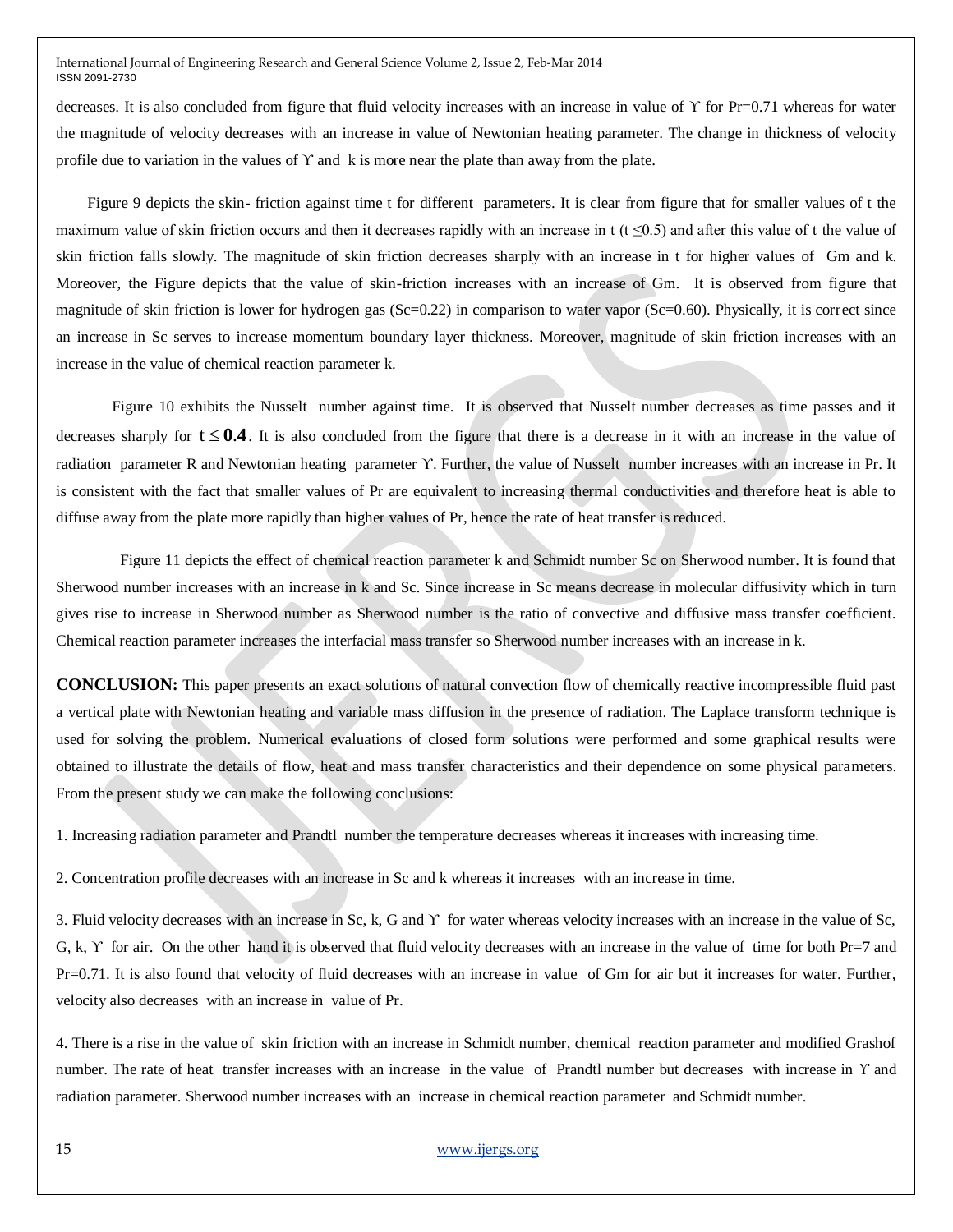#### **REFERENCES:**

[1] Cussler E. L.," Diffusion Mass Transfer in Fluid Systems", Cambridge University Press, Cambridge, 1998.

[2] Chaudhary, R .C. and Jain , Arpita, **"**Combined heat and mass transfer effect on MHD free convection flow past an oscillating plate embedded in porous Medium", Rom. Journ. Phys., 52 , 505-524, 2007.

[3] Muthucumaraswamy R, Raj M Sundar and Subramanian V. S. A., "Unsteady flow past an accelerated infinite vertical plate with variable temperature and uniform mass diffusion", Int. J. of Appl. Math and Mech. 5, 51 – 56, 2009.

[4] Rajput U. S. and Surendra Kumar, "MHD flow past an impulsively started vertical plate with variable temperature and mass diffusion",Applied Mathematical Sciences, 5, 149 –157, 2011.

- [5] Chaudhary,R. C. and Jain Arpita, "An exact solution of magnetohydrodynamic convection flow past an accelerated surface embedded in porous medium", International Journal of Heat and Mass Transfer, 53, 1609-1611, 2010.
- [6] Asogwa et al. "Flow past an exponentially accelerated infinite vertical plate and temperature with variable mass diffusion", International Journal of Computer Applications., 45, 2012.

[7] Fayza Mohammed Nasser El-Fayez, "Effects of chemical reaction on the unsteady free convection flow past an infinite vertical permeable moving plate with variable temperature", JSEMAT, 2, 100-109, 2012.

[8] Sarada, K. and B. Shanker, "The effect of chemical reaction on an unsteady MHD free convection flow past an infinite vertical porous plate with variable suction", International Journal of Engineering Modern Research,  $3$ ,  $725 - 735$ ,  $2013$ .

[9] Bhaben Ch. Neog,. Das Rudra Kr, "Unsteady Free Convection MHD Flow past <sup>a</sup> vertical plate with variable temperature and chemical reaction", International Journal of Engineering Research & Technology, 1, 1-5, 2012.

[10] Chaudhary, R. C. and Jain, P., "Unsteady free convection boundary layer flow past an impulsively started vertical surface with Newtonian heating and chemical reaction", Romanian Journal of Physics, 51, 911– 925, 2006.

[11]. Rajesh, V., "Effects of mass transfer on flow past an impulsively started infinite vertical plate with Newtonian heating and chemical reaction", Journal of Engineering Physics and Thermophysics, 85, 221–228, 2012.

[12] Raju, M. C., "Heat and Mass transfer effects on unsteady free convection boundary layer flow past an impulsive started vertical surface with Newtonian heating", international Journal of Scientific Research, 2, 263-265, 2013.

[13] Chaudhary, R. C. and Jain, Arpita, " Unsteady free convection flow past an oscillating plate with constant mass flux in the presence of radiation", Acta Technica CSAV, 52, 93-108, 2007.

[14] Prasad V. R., Reddy N. B. and Muthucumaraswamy R., "Radiation and mass transfer effects on two dimensional flow past an impulsively started infinite vertical plate", Int. J. Thermal Sci.,46, 1251-1258,2007.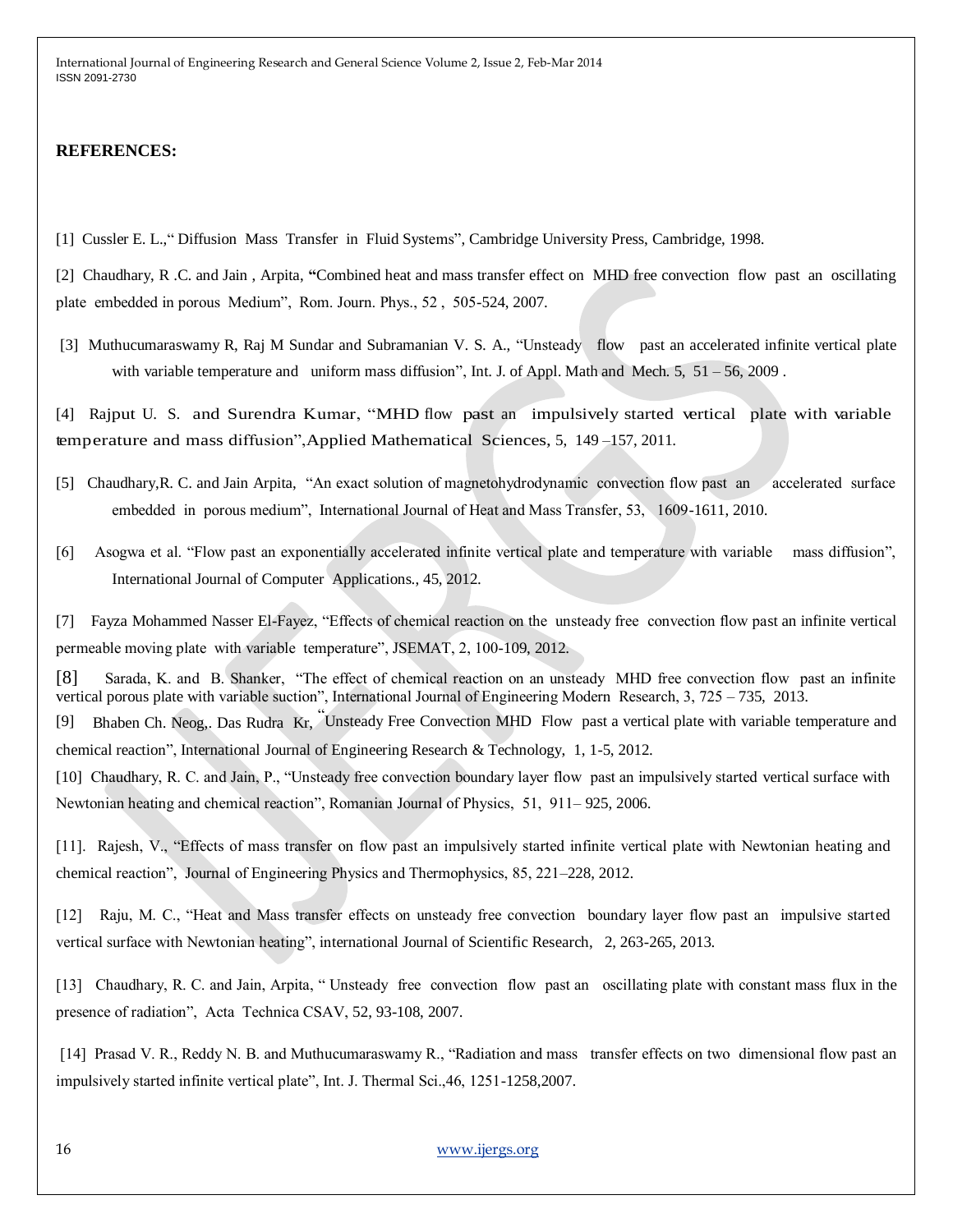[15] Rajput U. S. and Kumar S., "Radiation Effects on MHD flow past an impulsively started vertical plate with variable heat and mass transfer", Int. J. of Appl. Math. and Mech. 8, 66-85, 2012.

[16] Narahari M. and Yunus Nayan M., "Free convection flow past an impulsively started infinite vertical plate with Newtonian heating in the presence of thermal radiation and mass diffusion", Turkish Journal of Engineering and Environmental Sciences, vol. 35, 187–198, 2011

[17] Das S., Mandal C., and Jana R. N., "Radiation effects on unsteady free convection flow past a vertical plate with Newtonian heating", International Journal of Computer Applications, 41, 36–41, 2012.

[18] Jain Arpita, "Radiation and chemical reaction effects on unsteady double diffusive convective flow past an oscillating surface with constant heat flux", ISRN Chemical Engineering, <http://dx.doi.org/10.1155/2013/846826>, 2013.

[19] Jain Arpita, "Heat and mass transfer effect of chemically reactive fluid on flow over an accelerated vertical surface in presence of radiation with constant heat flux", International Journal of Advancement in Research &Technology, 2, 133- 156, 2013.

[20] Jain Arpita, "Radiative and chemically reactive double diffusive convective flow past a vertical surface with constant heat flux", Acta Technica, In Press.

[21] Abramowitz B. M. and Stegun I. A., "Handbook of Mathematical Functions", Dover Publications, New York, 1970.



**Figure 1: Temperature profile ϒ=1, Pr=0.71, t=0.2**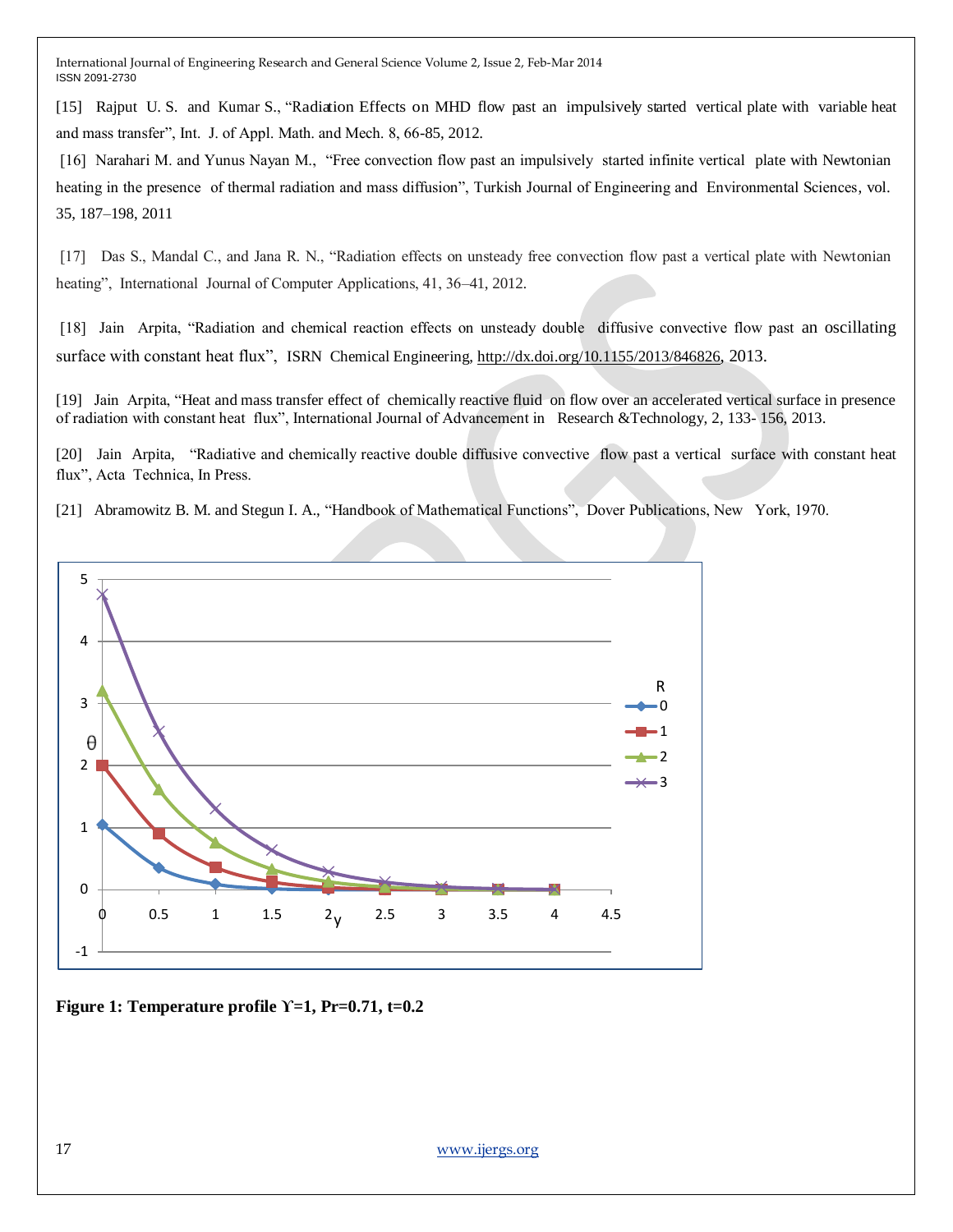

## **Figure 2: Temperature profile ϒ=1, Pr=0.71, R=1**



### .**Figure 3: Temperature profile ϒ=0.01, R=5, t=0.2**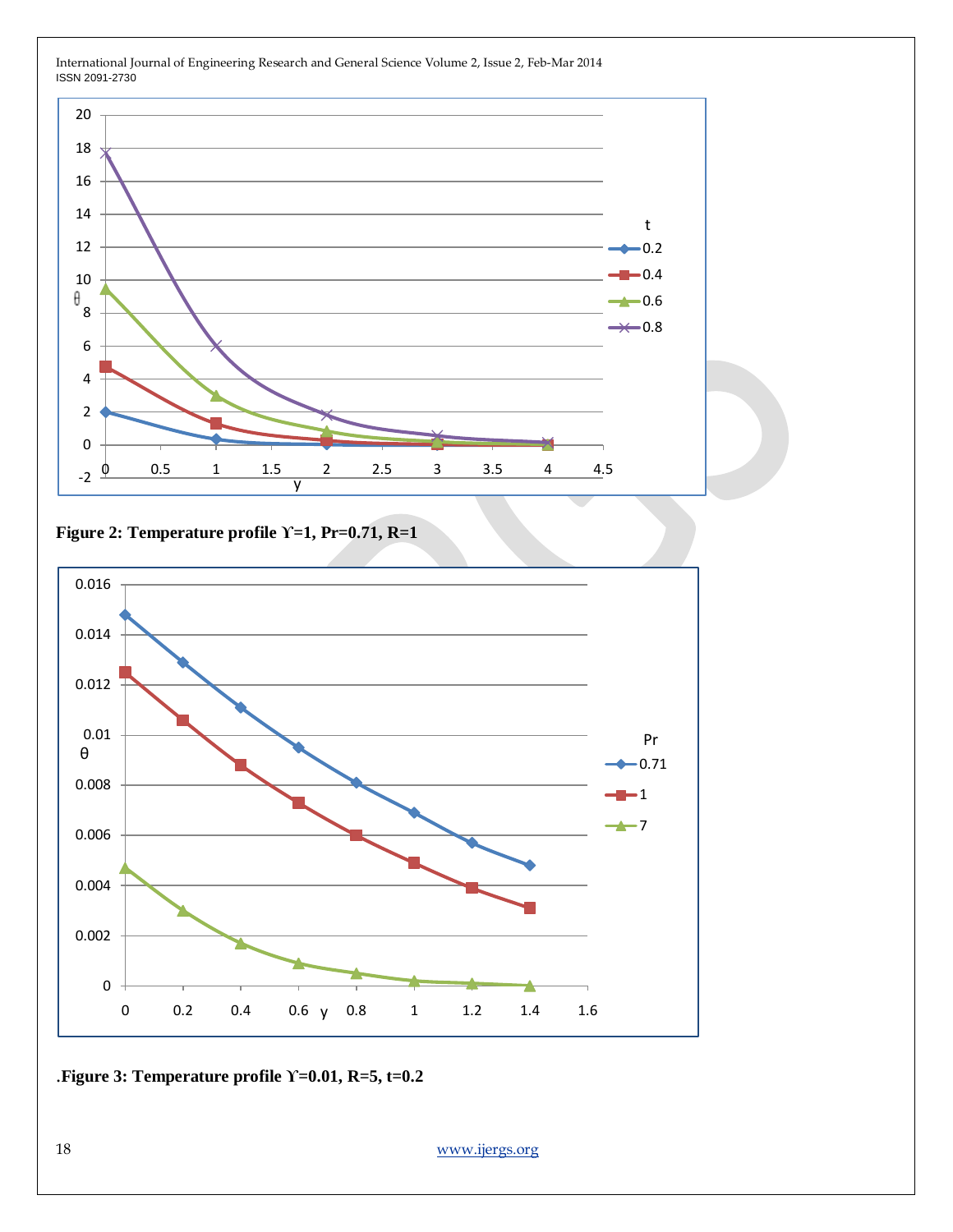

**Figure 4: Temperature profile t=0.2, Pr=0.71, R=1**



**Figure 5: Concentration profile**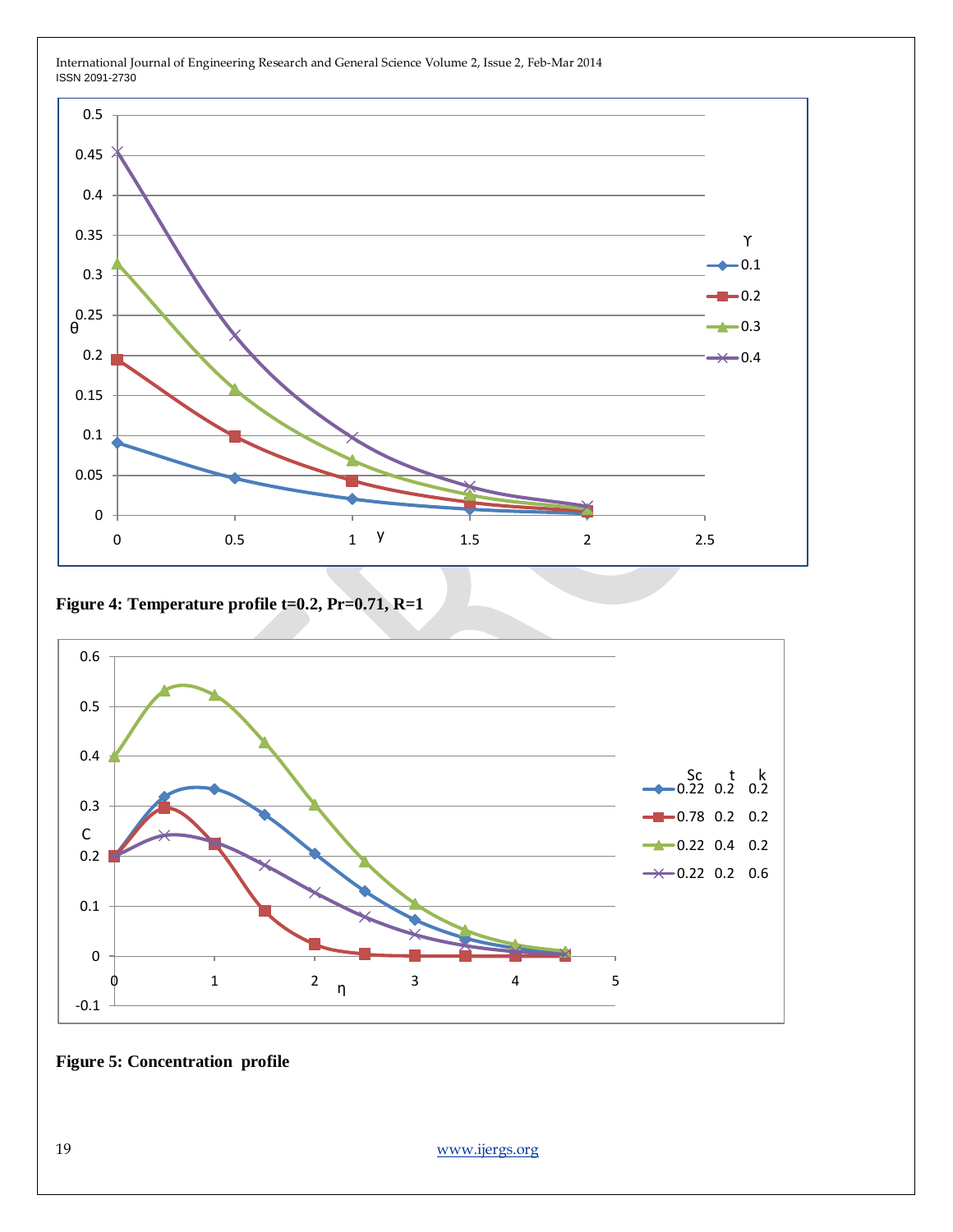![](_page_14_Figure_0.jpeg)

**Figure 6 : Velocity profile for R=2, k=0.2, G=5, ϒ=1, Gm=2**

![](_page_14_Figure_3.jpeg)

**Figure 7: Velocity profile Sc=0.22, t=0.2, ϒ=1, k=0.2, r=2**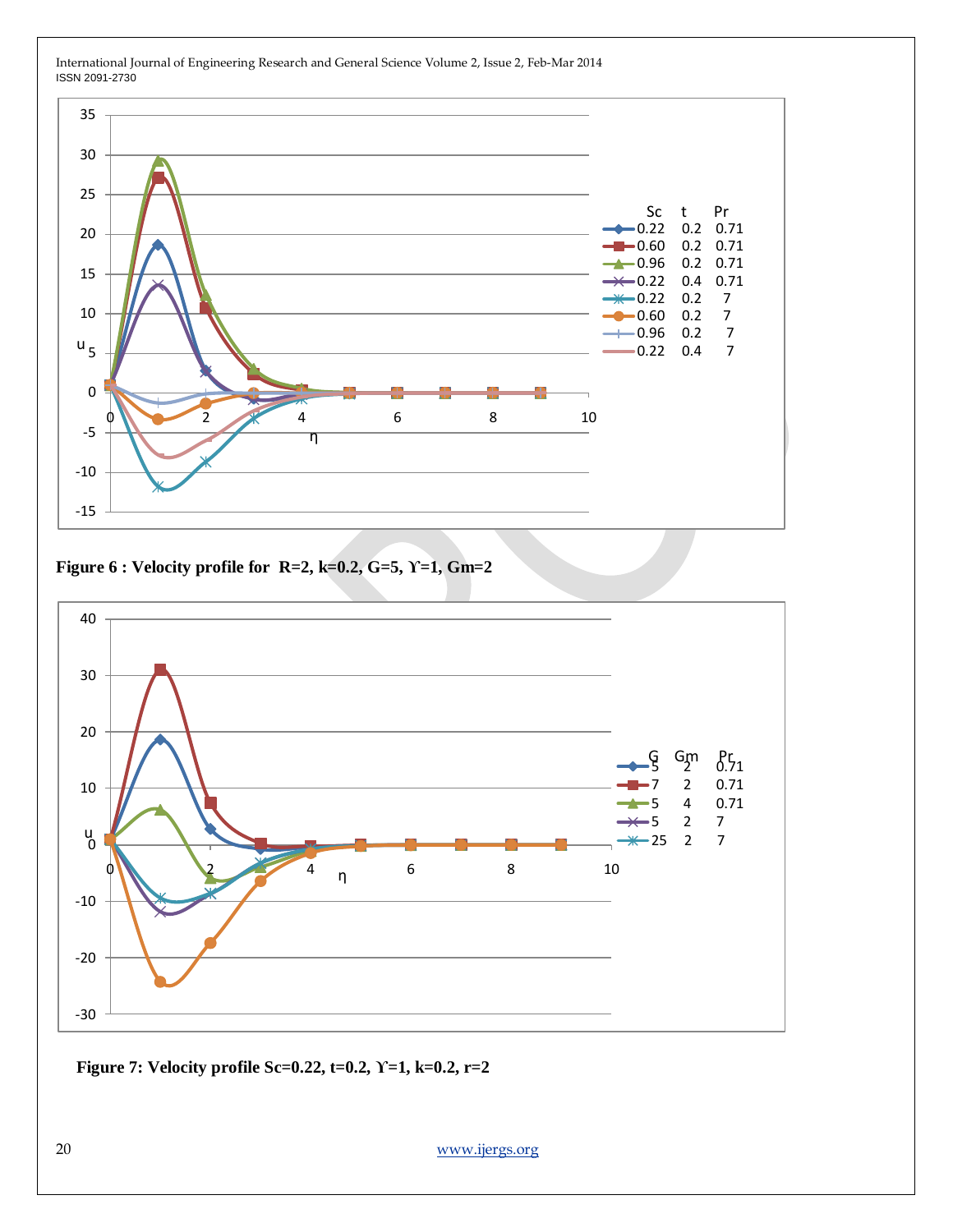![](_page_15_Figure_0.jpeg)

**Figure 8: Velocity profile R=1, t=0.2, Sc=0.22, G=5, Gm=2**

![](_page_15_Figure_3.jpeg)

**Figure 9: Skin-friction for R=3, G=5, Pr=7, ϒ=0.2**